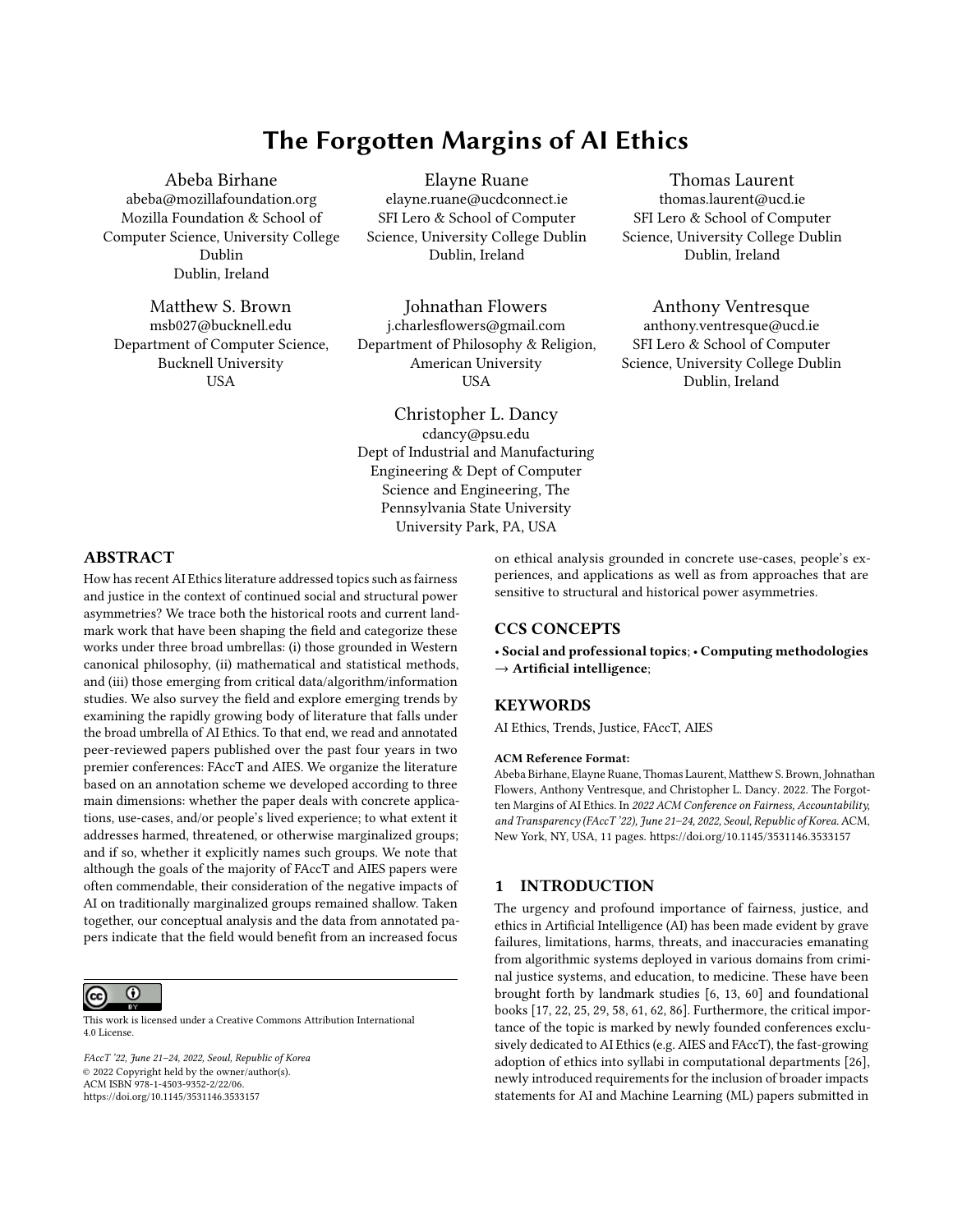premier AI conferences such as  $\mathrm{NeurlPS}^1,$  $\mathrm{NeurlPS}^1,$  $\mathrm{NeurlPS}^1,$  increased attention to policy and regulation of AI [\[38\]](#page-9-7), and increasing interest in ethics boards and research teams dedicated to ethics in major tech corporations.

This urgency and heightened attention on fairness, justice, and ethics is warranted. AI research, tools, and models — especially those integrated into the social sphere — are not purely technical systems that remain in the lab but socio-technical systems that are often deployed into the social world with potential and real impact on individual people, communities, and society at large. From discriminatory policing [\[12,](#page-9-8) [48,](#page-9-9) [68\]](#page-10-6) and discriminatory medical care allocations [\[60,](#page-10-1) [63,](#page-10-7) [80\]](#page-10-8), to discriminatory targeted ads [\[4,](#page-9-10) [46,](#page-9-11) [71\]](#page-10-9), algorithmic systems present real harm to the most marginalized groups of society and furthermore pose a threat to human welfare, freedom, and privacy.

The broadly construed field of AI Ethics has been crucial in bringing the societal implications of algorithmic systems to the fore. It is important to note that critical analysis of computing has existed as long as the computing and AI fields themselves [\[1,](#page-9-12) [23,](#page-9-13) [82,](#page-10-10) [84\]](#page-10-11). Nonetheless, over the past few years a robust body of work has established the field of AI Ethics as a foundational and essential endeavour within the broad AI and society research. Work on fairness, accountability, transparency, explainability, bias, equity, and justice are generally conceived under this broad umbrella concept of AI Ethics.

With algorithmic bias, harm, discrimination, and injustice in the spotlight, the broadly construed field of AI Ethics is growing rapidly, producing a large and diverse body of work over the past number of years. This growing field, far from representing a unified entity, is marked by plural, overlapping, competing, and at times contradictory values, objectives, methods, perspectives, and goals. Yet, despite this plurality, the emerging field occupies a critical role in setting standards and norms for AI ethics research and practice. From informing policy and establishing ethical standards, to (directly or indirectly) impacting funding and influencing research agendas, as well as shaping the general discourse of AI Ethics, this fast expanding field impacts the current and future direction of fairness, justice, and ethics research and practice in AI.

Historically, within the Western context, "classic" ethics, as a branch of philosophy has mainly been speculative and theoretical where queries of AI ethics emanating from them can veer towards hypothetical questions such as "threats from super-intelligence". While theoretical rigour is crucial, it also poses a risk where questions of AI ethics could get lost in abstract speculation at the expense of currently existing harms to actual people. As such, it is important to review the historical roots of the field, examine the limitations of "classic" ethics, understand the current state and emerging patterns of the field, explore where it might be heading, and provide recommendation towards AI ethics research and practice that is grounded in the concrete. To that end, in this paper we:

• Trace historical roots of current AI ethics scholarship and provide a taxonomy of the field in terms of three overlapping categories: computational, philosophical, and critical.

- Carry an extensive conceptual analysis, and argue that critical approaches to AI ethics hold the most fruitful and promising way forward in terms of benefiting the most disproportionately impacted groups at the margins of society.
- Examine research publications from the two most prominent AI Ethics venues — FAccT and AIES — and present emerging trends and themes.

The rest of the paper is structured as follows. Section [2](#page-1-1) provides a historical analysis outlining the existential tension between ethical perspectives that put emphasis on theoretical and abstract conceptualizations on the one hand, and those that work from concrete particulars on the other; highlighting the limitations of abstraction in the context of AI ethics. Section [2.1](#page-2-0) outlines how critical approaches that interrogate systemic, societal, and historical oppression; challenge existing power asymmetries; and explicitly name the negative societal and ethical implications of AI systems in a given application, group, or context are likely to bring about actionable change. Section [3](#page-3-0) presents the methodological details for our systematic analysis of the trends of the field through publications in the FAccT and AIES conferences. This is followed by a quantitative summary of the the main patterns of current publications in the two conferences' proceedings in Section [4.](#page-4-0) Section [5](#page-7-0) takes an in-depth qualitative look at how one of the canonical works — the COMPAS algorithms — has been covered in the literature. Section [6](#page-8-0) concludes the paper.

## <span id="page-1-1"></span>2 THE IRREMOVABLE TENSION BETWEEN THE ABSTRACT AND CONCRETE

The topic of ethics, particularly within the Western context  $-$  like other branches of philosophy  $-$  is often a speculative (rather than a practical) endeavour [\[30\]](#page-9-14). As a branch of Western philosophy, the broad field of ethics enquires, assesses, and theorizes about questions of justice, virtue, fairness, good and evil, and right and wrong. Such examinations often treat questions of ethics in an abstract manner, aspiring to arrive at universal theories or principles that can be uniformly applied regardless of time, place, or context [\[21,](#page-9-15) [49,](#page-9-16) [70\]](#page-10-12). Canonical Western approaches to ethics, from deontology to consequentialism, at their core strive for such universal and generalisable theories and principles "uncontaminated" by a particular culture, history, or context. Underlying this aspiration is the assumption that theories and principles of ethics can actually be disentangled from contingencies and abstracted in some form devoid of context, time, and space [\[20,](#page-9-17) [39\]](#page-9-18). What's more, this ambition for universal principles in ethics has been dominated by a particular mode of being human [\[2,](#page-9-19) [85\]](#page-10-13); one that takes a straight, white ontology as a foundation and recognizes the privileged Western white male as the standard, quintessential representative of humanity [\[2\]](#page-9-19).

Traditions like Black Feminism [\[16,](#page-9-20) [36\]](#page-9-21), Care Ethics [\[59\]](#page-10-14), and the broad traditions of ethics that have emerged from Asian [\[5,](#page-9-22) [47\]](#page-9-23) and African [\[51,](#page-10-15) [54,](#page-10-16) [73\]](#page-10-17) scholars challenge the ontologies presumed in the "canonical" approach to ethics common to both the field of philosophy and the growing field of AI Ethics. These traditions are often grounded in down-to-earth problems and often strive to challenge underlying oppressive social structures and uneven power dynamics. Although there have been notable attempts to

<span id="page-1-0"></span><sup>1</sup><https://nips.cc/Conferences/2020/CallForPapers>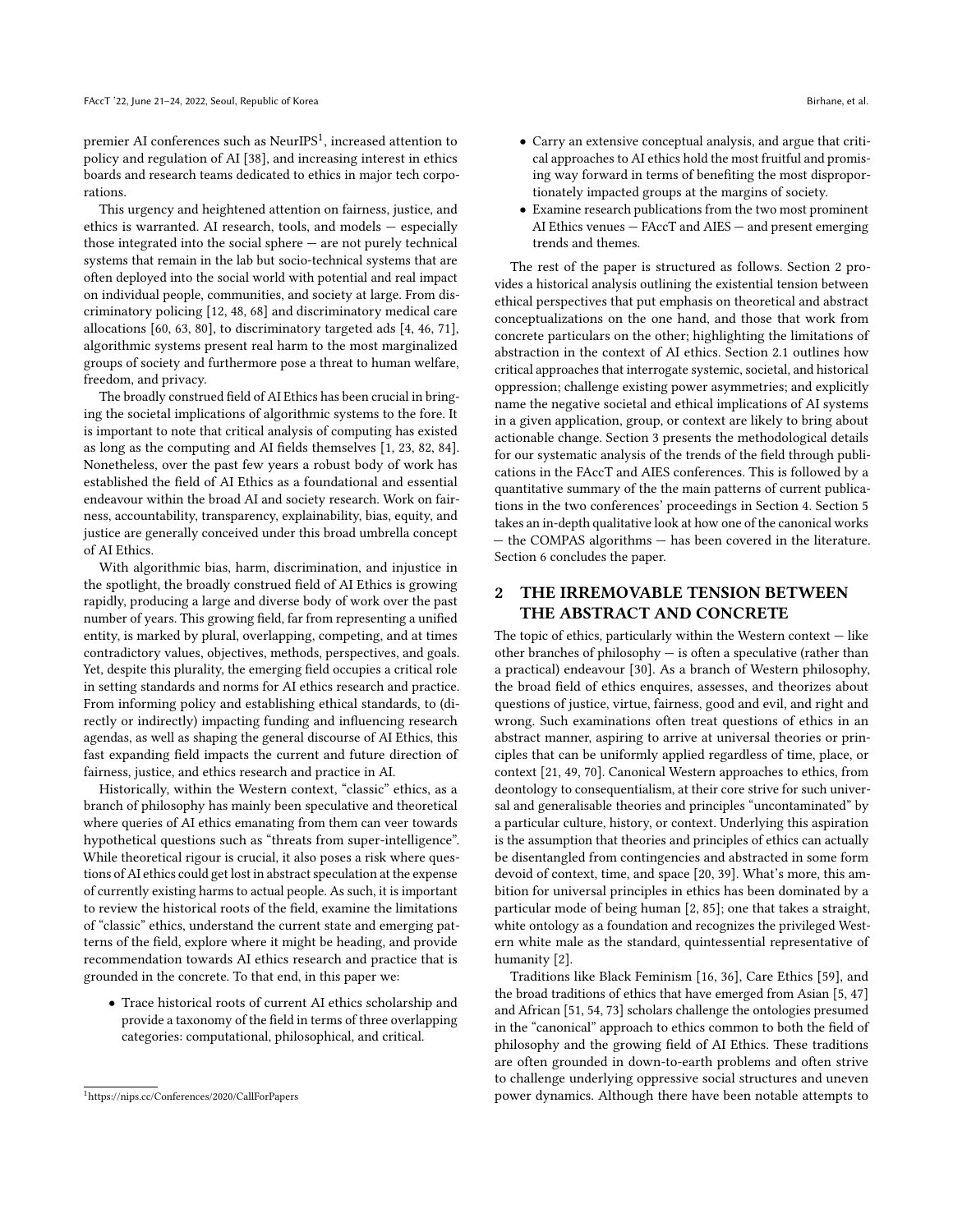taught philosophies, which has led to a dangerous reification of how philosophy, and ethics by extension, should be applied [\[77\]](#page-10-20). Given the ways that existing AI Ethics literature builds on the circulation of existing philosophical inquiry into ethics, the reproduction of the exclusion of marginalized philosophies and systems of ethics in AI Ethics is unsurprising, as is the maintenance of the white, Western ontologies upon which they are based.

Abstraction can be, and in some domains such as mathematics and art is, a vital process to discern and highlight important features, patterns, or aspects of a subject of enquiry  $-$  a way of seeing the forest for the trees. Additionally, clearly defining and delineating what is abstract and what is concrete is not always possible, and also can be an undesirable binary categorization. Our discussion of abstract and concrete, therefore, should be seen in the broadest terms and with these qualification. While abstractions and aspirations for universal principles can be worthy endeavours, whether such an objective is useful or suitable when it comes to thinking about ethics within the realm of AI and ML, is questionable. Scholars such as Heinz von Foerster and Bernhard Pörksen [\[79\]](#page-10-21) have argued that: "Ethics is a matter of practice, of down-to-earth problems and not a matter of those categories and taxonomies that serve to fascinate the academic clubs and their specialists." Selbst et al. [\[69\]](#page-10-22) further contend that, when used to define notions of fairness and to produce fairness-aware learning algorithms, abstraction renders them "ineffective, inaccurate, and sometimes dangerously misguided." Accordingly, the authors emphasize that abstraction, which is a fundamental concept of computing, also aids to sever ML tools from the social contexts in which they are embedded. The authors identify five traps, which they collectively name the abstraction traps, within the AI Ethics literature and the field of Computer Science in general, which result from failure to consider specific social contexts. They further note that: "To treat fairness and justice as terms that have meaningful application to technology separate from a social context is therefore to make a category error [...] an abstraction error." On a similar note, Crawford contends that abstraction mainly serves the already powerful in society "The structures of power at the intersection of technology, capital and governance are well served by this narrow, abstracted analysis." [\[18\]](#page-9-24)

When algorithmic systems fail  $-$  and they often do  $-$  such failures result in concrete negative outcomes such as job loss or exclusion from opportunities. Landmark work surrounding algorithmic decision-making in recent years has brought to light issues of discrimination, bias, and harm, demonstrating harms and injustices in a manner that is grounded in concrete practices, specific individuals, and groups. Computer Vision systems deployed in the social world suffer from disproportionate inaccuracies when it comes to recognizing faces of Black women compared to that of white men [\[13\]](#page-9-1); when social welfare decision-making processes are automated, the most vulnerable in society pay the heaviest price [\[25\]](#page-9-4); and search engines continually perpetuate negative stereotypes about women of colour [\[58\]](#page-10-2); to mention but a few examples. In short, when problems that arise from algorithmic decision-making

are brought forth, we find that those disproportionately harmed or discriminated against are individuals and communities already at the margins of society.

This connection between AI (and AI-adjacent) systems and negative societal impact is not a new phenomenon. Indeed, one of the earlier police computing systems in the USA was used starting in the 1960s by the Kansas City police department to (among other tasks) analyze and allocate resources for operations and planning, which included police officer deployment [\[52\]](#page-10-23). By using not only attributes such as the race of individuals arrested, but also geographically linked data (such as number of crimes within a given area), the system created an increased surveillance and policing state that was particularly devastating for the Black population of Kansas City (see [\[67\]](#page-10-24), and [\[75\]](#page-10-25), for historical discussions of the laws and practices that led to geographic segregation by race that continues to be a feature of USA neighborhoods). This is not a particularly surprising outcome if one looks beyond strictly computing systems to consider how various technologies have been used across space and time to surveil and police Black people in the USA [\[11\]](#page-9-25). Similarly, as Weizenbaum [\[82\]](#page-10-10) pointed out in 1976, the computer has from the beginning been a fundamentally conservative force which solidified existing  $power - in place of fundamental social$ changes. Using the automation of the US banking system (which Weizenbaum helped develop), as a primary example, he argued that the computer renders technical solutions that allow existing power hierarchies to remain intact.

Tracking the relation of current AI systems to historical systems and technologies (and, indeed, social systems) allows us to more correctly contextualize AI systems (and by extension considerations of AI Ethics) within the existing milieu of socio-technical systems. This gives us an opportunity to account for the fact that "social norms, ideologies, and practices are a constitutive part of technical design" [\[7,](#page-9-26) p.41]. Benjamin [\[7\]](#page-9-26) makes a useful connection to the "Jim Crow" era in the United States in coining the term the "New Jim Code". She argues that we might consider race and racialization as, itself, a technology to "sort, organize, and design a social structure" [\[7,](#page-9-26) p.91]. Thus, AI Ethics work addressing fairness, bias, and discrimination must consider how a drive for efficiency, and even inclusion, might not actually move towards a "social good", but instead accelerate and strengthen technologies that further entrench conservative social structures and institutions. Examining the broader social, cultural, and economic context as well as explicitly emphasizing concrete and potential harms is crucial when approaching questions of AI ethics, social impact of AI, and justice. This focus on broader social factors and explicit emphasis on harms allows for the field to move forward by first understanding the precise conditions and realities on the ground, acknowledging current and historical injustices and power imbalances, envisioning an alternative future, and working toward it in a manner that brings about material change to the most negatively impacted by technology.

## <span id="page-2-0"></span>2.1 The limits of fairness

One of the ways ethics is studied in the Western AI ethics space is through the concept of algorithmic fairness. While attempts to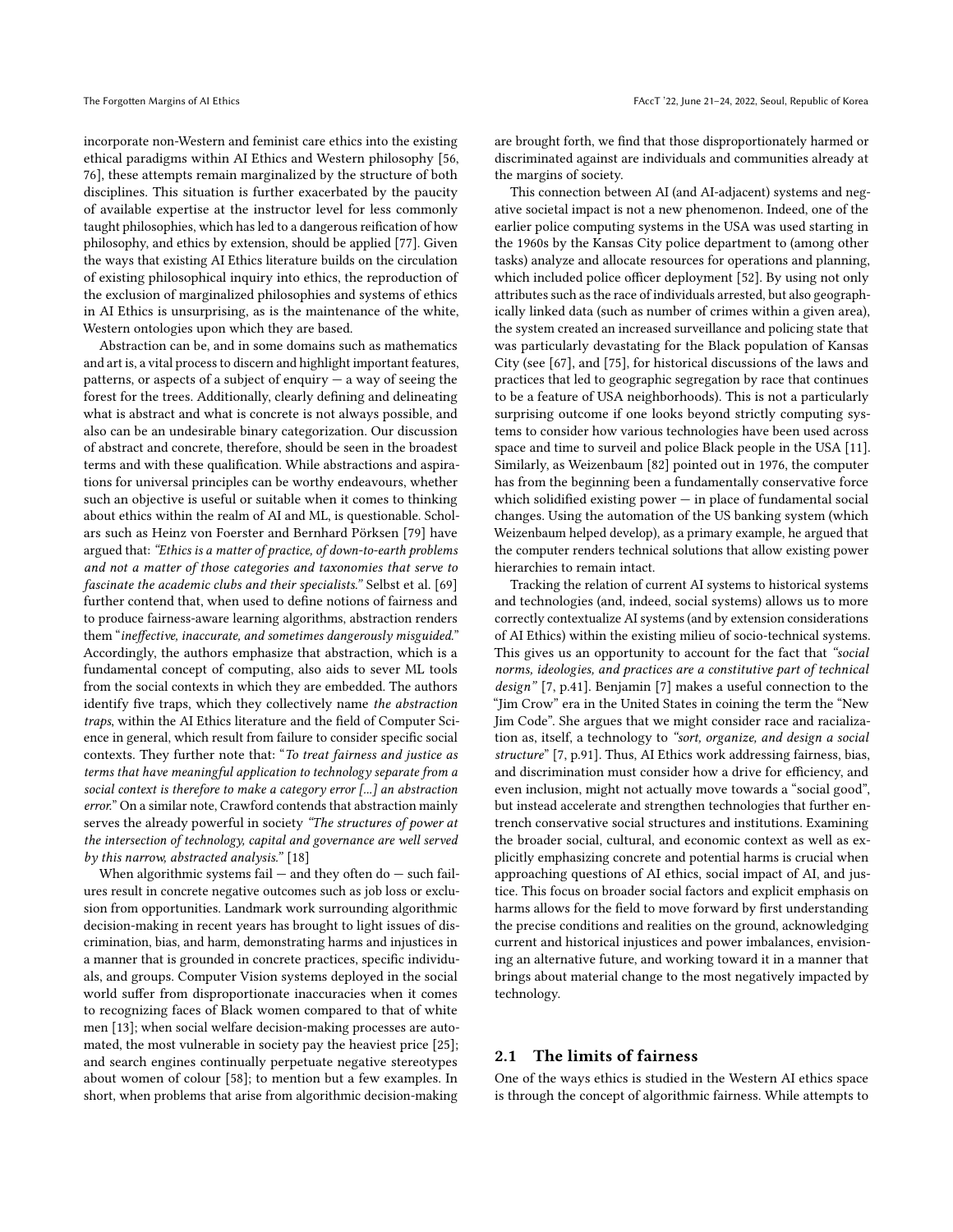formalise the concept mathematically and operationalize quantitative measures of fairness may reduce vagueness, such approaches often treat fairness in abstract terms. It is also important to note that algorithmic fairness is a slippery notion that is understood in many different ways, typically with mutually incompatible conceptions [\[28\]](#page-9-27). The treatment of concepts such as fairness and bias in abstract terms is frequently linked to the notion of neutrality and objectivity, the idea that there exists a "purely objective" dataset or a "neutral" representation of people, groups, and the social world independent of the observer/modeller [\[7,](#page-9-26) [8\]](#page-9-28). This is often subsequently followed by simplistic, reductive, and shallow efforts to "fix" such problems such as "debiasing" datasets — a practice that may result in more harm as it gives the illusion that the problem is solved, disincentivizing efforts that engage with the roots causes (often structural) of the problem [\[34\]](#page-9-29). At a minimum, "debiasing" approaches place problems on datasets and away from contingent wider societal and structural factors.

The discussion of "fairness" as an abstract mathematical or philosophical concept makes actual consequences from failures of AI systems a distant statistical or conceptual problem, effectively allowing us to overlook impacted individuals behind each data point [\[22,](#page-9-3) [65\]](#page-10-26). This is where analysis of power asymmetries proves critical. Fairness in abstract terms as a statistic or a number in a table might be something the most privileged in society, who are not impacted by AI systems, find convenient. However, for those who carry the brunt of algorithmic failures, fairness is inseparable from their daily lives, and very concrete indeed.

An approach to ethics that ignores historical, societal, and structural issues omits factors of critical importance. In "Don't ask if artificial intelligence is good or fair, ask how it shifts power", Kalluri [\[40\]](#page-9-30) argues that genuine efforts to ethical thinking are those that bring about concrete material change to the conditions of the most marginalized, those approaches that shift power from the most to the least powerful in society. Without critical considerations of structural systems of power and oppression serving a central role in the ethical considerations of AI systems, researchers, designers, developers, and policy-makers risk equating processes and outcomes that are fair with those that are equitable and just. Engaging with the dangers of scale that AI-related algorithmic systems pose requires understanding and accounting for power structures underlying them. This is especially true where AI systems are adapted to work within said ongoing systems of power and oppression to efficiently scale the effects of those systems on marginalized populations [\[25,](#page-9-4) [58\]](#page-10-2).

Despite the recent calls against de-coupling socio-cultural considerations from the (socio-)technical AI systems built and to sustain a critical perspective that take systems of power into consideration [\[19,](#page-9-31) [35,](#page-9-32) [69\]](#page-10-22), the lack of critical perspectives largely persists. Considerations of ethics and fairness in AI systems must make structural systems of power and oppression central to the design and development of such systems and resist the overly (techno)optimistic perspectives that assume context-less fairness will result in equitable outcomes. Furthermore, these considerations must directly contend with the possibility that AI systems may be inequitable and oppressive by their very application within particular contexts. The next section presents the current state of the field in relation to such critical analysis through the study of papers presented at two premiere AI Ethics conferences.

## <span id="page-3-0"></span>3 SURVEYING THE FIELD

Our approach "follows" AI Ethics (as conceptualized by Western societies) through publications from two of the most prominent AI ethics venues: FAccT and AIES. Over the past five years, FAccT and AIES have risen to be the top two conferences where the community gathers to discuss, debate and publish state-of-the-art findings and ideas. By examining the publications that make up recent scholarship on AI Ethics, our review reveals the shape and contours of how "ethics" is conceptualized, operationalized, and researched and where it might be heading. Through this approach, we can come to understand the "work" that ethics does in the field of AI Ethics, where ethics "goes" insofar as how specific culturally-coded modes of understanding are circulated throughout the field, as well as the boundaries of what is and is not considered ethical. Following ethics in this way, therefore, provides crucial insights into the development of AI Ethics, and what the subject of legitimate AI Ethics inquiry should be.

#### 3.1 Method

We read and annotated all papers published in the FAccT (formerly known as FAT\*) and AIES conference proceedings over the past four years, from the founding of the conferences in 2018 to date (2021). This resulted in a total of 535 papers. Of those, we analysed 526 papers. For consistency, 91% of papers were annotated by two independent annotators. Overall, the annotators strongly agreed on all measures. This is reflected by the Cohen's Kappa [\[15\]](#page-9-33), a common inter-rater agreement measure, values of 0.93, 0.91, and 0.92 for the concreteness, disparity, and explicitness measures respectively. We recorded the paper title, authors, year of publication, publication venue, and any author-defined keywords. For each paper, we then read and annotated the abstract, introduction, and conclusion and/or discussion section of each paper according to an annotation scheme we developed (described below).

#### 3.2 Annotation Scheme

Through an iterative process, we created an annotation scheme to classify and score each paper on three dimensions. We collectively established a set of guidelines that served as a point of reference for annotators during the annotation process. Each paper was annotated by two independent annotators each of whom completed a three-part annotation classification and scoring process as follows:

- (1) Concreteness Measure. Annotate the paper along a bi-nary <sup>[2](#page-3-1)</sup> concreteness measure with values *concrete* or *abstract*.
	- A paper is labelled abstract if it approaches concepts such as ethics, fairness, harm, risk, and bias (shortened as ethics from here on) in a manner where context such as existing technological applications and/or discussion of specific impacted groups, classes, or demographics are absent. This might include presupposition of universal principles, invoking hypotheticals such as thought experiments, suppositions, if-then statements, and/or framing of such concepts as a primarily mathematical formulation when

<span id="page-3-1"></span> $^2\rm{We}$  recognize the limitations of binary coding of papers into either/or categories. To counterbalance these shortcomings, we also present an in depth qualitative analysis using the COMPAS coverage as a case study. Further nuanced elaboration on the problems of delineating the abstract from the concrete can be found in Section [2.](#page-1-1)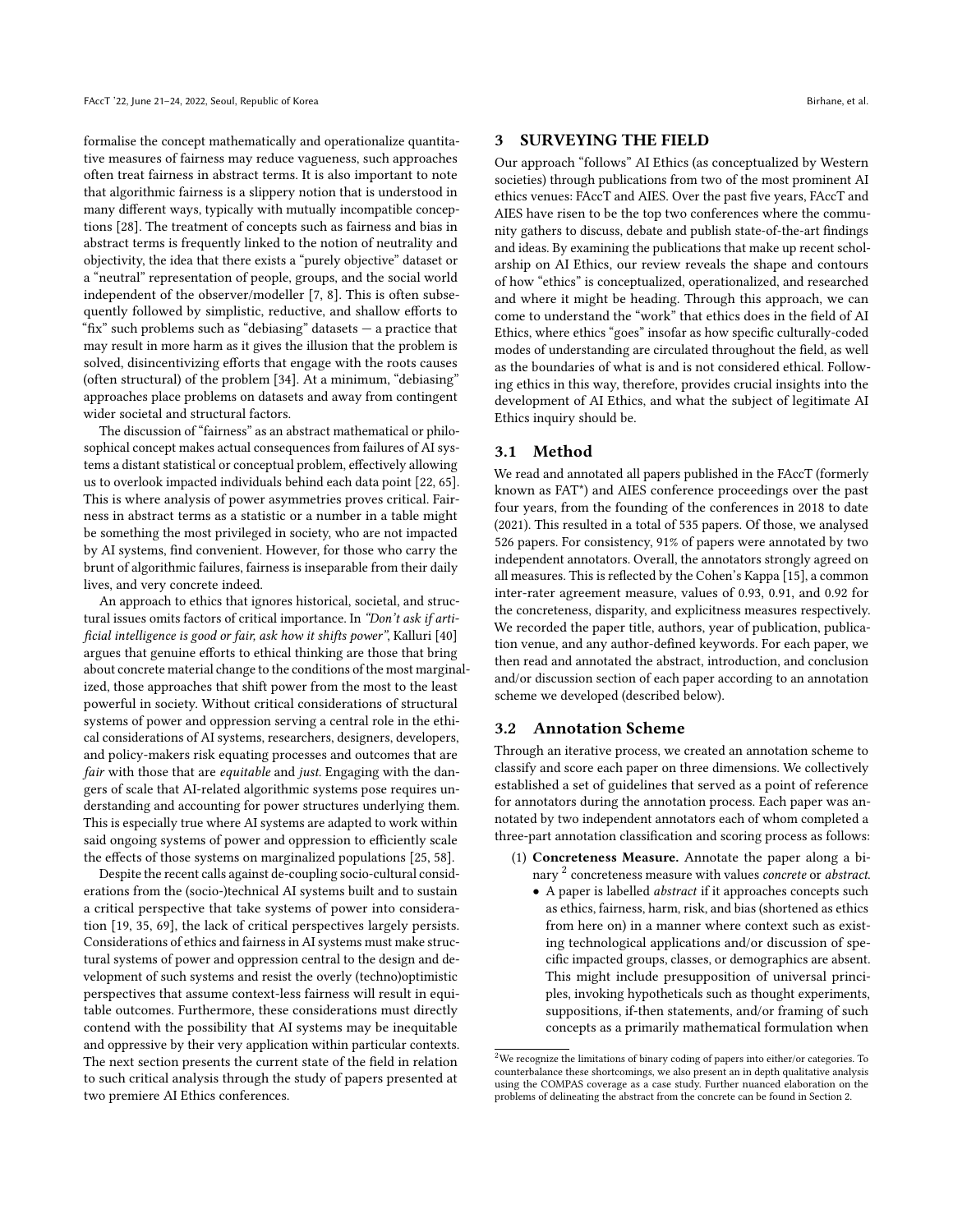addressing the aforementioned ethical concepts (see Section [2](#page-1-1) for further discussion on abstract and concrete).

- Concrete, on the other hand, is a label applied to a paper that approaches ethical concepts in a manner that is grounded in existing applications of a certain tool or technology, is rooted in specific demographics, living people, and/or culture and context-specific socio-technical phenomena.
- (2) Disparity Measure. We used disparity measures to assess whether a paper investigates, addresses, and/or mentions the disparate impacts of an algorithmic system. We identified five dimensions defined as follows. Each paper was assigned one of the five values.
	- Strong the primary focus of the paper centers around exposing and tackling (through theoretical analysis, empirical experiments, and/or critical analysis) disparate impacts, possibly towards particular groups, classes, or demographics.
	- Medium  $-$  the paper engages with disparate impacts (e.g., by addressing "protected attributes") in a substantial manner but falls short of making such discussion or analysis its primary objective.
	- Weak  $-$  the paper mentions, perhaps in passing, disparate impact of algorithmic systems but lacks any significant engagement with the topic.
	- Agnostic  $-$  the paper does not mention any impact of algorithmic systems on individuals, groups, communities, or demographics.
	- Inadequate (naive, ill-considered, ill-advised, or anti-equity) — the paper may mention or even engage with the topic of disparate impact but does so in a way that shows a certain naivety of the topic or in the impact of the application of the algorithmic system, or the work in the paper may even explicitly enact disparate impacts, whether at the individual or institutional level. As the annotation scheme was developed in an iterative process, this dimension was added to the scheme at a later stage following a handful of recurring themes that emerged in the literature. Papers in this category also include those dealing with sensitive issues, for example, work proposing the use of algorithms for identifying gang-related violent crimes with no discussion of social and environmental factors or social impact and/or harm the work might cause to individuals or groups deemed to be "gang members".
- (3) Explicitness Measure. For papers labelled with a disparity measure of strong, medium or weak, we further annotated that paper along a binary explicitness measure with the values explicit or implicit.
	- A paper is labelled explicit if it unambiguously names the mentioned or referenced groups, communities, or demographics that are disproportionately impacted. The annotator then records the mentioned groups, communities, or demographics.
	- The paper is labelled implicit if it discusses or mentions harm or impact without naming specific impacted groups, communities, or demographics and instead deals with harm in an implied, inferred, or indirect manner.

Some of the papers annotated did not fit our annotation scheme. For example, one paper focused on the social and ethical concerns of the Chinese Social Credit System [\[24\]](#page-9-34). Although this paper fits within the broad category of addressing the ethics of algorithmic systems and their societal implications, the framing, perspective, and central subject did not fit the annotation scheme we had outlined well. The paper discussed the Chinese Social Credit system, what constitutes "good" and "bad", and the complex connection between moral behavior and external material reward. Although this was a compelling work, it was challenging to translate it into a traditional "fairness" template most papers within FAccT and AIES seem to adhere to. This is not to say that this (and the other papers) are outside the remit of AI Ethics, but rather a reflection of the limitation of our annotation scheme.

# <span id="page-4-0"></span>4 QUANTITATIVE SUMMARY

This section presents the results of our analysis of papers from FAccT and AIES across the past 4 years (2018-2021). Sub-Section [4.1](#page-4-1) shows the results and how the papers were distributed along the different dimensions we surveyed, and Sub-Section [4.2](#page-5-0) provides an in-depth discussion of the results with relation to the larger context of the paper.

## <span id="page-4-1"></span>4.1 Results

The annotated papers are distributed across the 2 conferences over the 4 years. As shown in Figure [1,](#page-5-1) the number of papers published increased each year. While the number of papers from AIES saw some variations, the number of papers from FAccT grew significantly and consistently over the years.

<span id="page-4-2"></span>Table 1: Percentage and number of concrete papers per conference per year.

| Conference   | 2018 |        | 2019              |        | 2020 |          | 2021 |     | Total       |        |
|--------------|------|--------|-------------------|--------|------|----------|------|-----|-------------|--------|
|              |      | $\%$ # |                   | $\%$ # |      | $\%$ #   | $\%$ | #   | %           | #      |
| <b>AIES</b>  | 38.  |        | 31 51 35 32 23 64 |        |      |          |      |     | 63 47.6 152 |        |
| <b>FAccT</b> | 56   | 9      | 49                | 20     |      | 68 47    | 54   | 44  | 58          | 120    |
| Total        | 41   | 40     | 50                | 55     |      | 50 70 59 |      | 107 |             | 52 272 |

The number of concrete and abstract papers remained relatively proportional for the first 3 years while the last year (2021) saw more (107) concrete papers compared to abstract (73) as shown in Figure [2.](#page-5-1) Table [1](#page-4-2) details the distribution for each of the 2 conferences, showing both the absolute number and proportion of concrete papers in each conference for each year. The proportion of concrete papers grew slightly over the 4 considered years, from 41% in 2018 to 59% in 2021. Over this period, FAccT accepted proportionally more concrete papers than AIES.

Figure [3](#page-6-0) and Table [2](#page-5-2) present results related to the disparity measure. As Figure [3](#page-6-0) shows, overall, the agnostic, weak, and medium categories represent most of the papers, with 40%, 31%, and 17% of all papers respectively. This is particularly true in the earlier years. It appears we may be seeing the beginning of a trend towards increased numbers of medium and strong papers in both venues as the proportion of agnostic papers that do not mention any disparate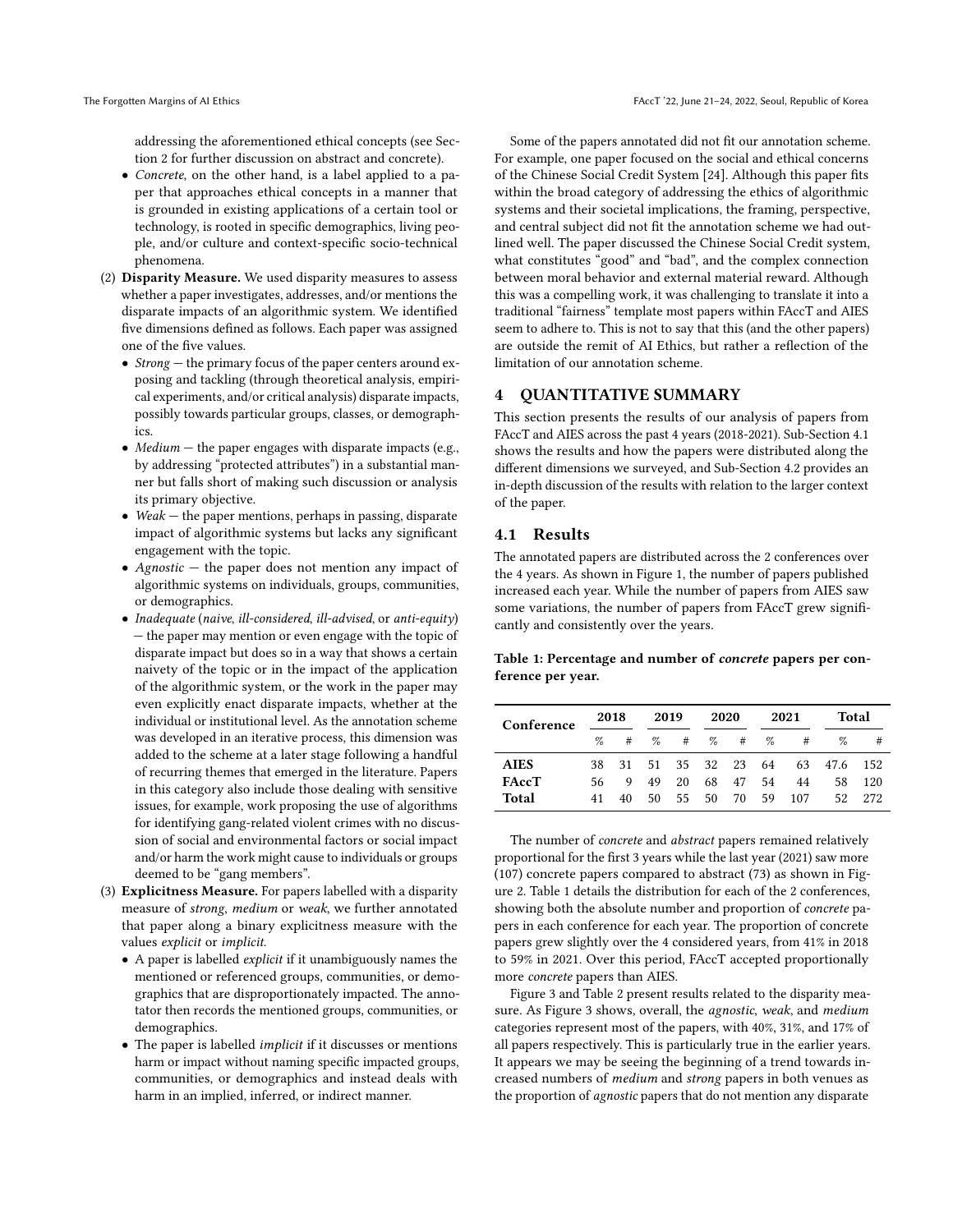<span id="page-5-1"></span>

Figure 1: Number of papers annotated by conference for each year.



Figure 2: Number of papers per concreteness value per year.

<span id="page-5-2"></span>Table 2: Percentage and number of papers with agnostic position on disparate impact per conference and per year.

| Conference   | 2018 |                                | 2019 |                     | 2020 |  | 2021 |  | Total |    |
|--------------|------|--------------------------------|------|---------------------|------|--|------|--|-------|----|
|              |      | $\%$ # $\%$ # $\%$ # $\%$ #    |      |                     |      |  |      |  | $\%$  | #  |
| <b>AIES</b>  |      | 70 57 61 42 39 28 34 34 50 161 |      |                     |      |  |      |  |       |    |
| <b>FAccT</b> | 12.  |                                |      | 2 32 13 28 19 22 18 |      |  |      |  | 25    | 52 |

impact of algorithmic systems declines. Indeed, in 2018, the medium and strong categories represented 12% of papers, and the agnostic papers 61%; while in 2021, medium and strong covered 37% of papers and agnostic decreased to 29%. Table [2](#page-5-2) further delves into the agnostic category and shows, for each conference and each year, the number and proportion of these papers. For AIES a significant proportion of papers (49% overall) fall into the agnostic category, but this proportion has decreased over the years.

Next, we further break down the explicitness measure across the three disparity categories: weak, medium, and strong. As can be seen in Figure [4,](#page-7-1) most papers (62%) in the weak category use implicit disparity measures, while those in the medium and strong category tend to be more explicit in their discussions of algorithmic harm (76% and 89% respectively), unambiguously naming the communities and demographics that are the focus of study. Of those, Figure [5](#page-7-1) shows the 10 groups that were most mentioned or discussed in the annotated papers, and for each group the number of papers that mentioned it. Race and gender are, by far, the two most mentioned dimensions in impacted groups.

#### <span id="page-5-0"></span>4.2 Discussion of the results

The results of this survey give insight both into the current state and potential directions of AI Ethics scholarship at each conference. FAccT began as a much smaller venue, with a particular focus that framed algorithmic systems as socio-technical systems, and attention to interdisciplinarity. This focus was reflected in the papers in the inaugural conference (see Table [1\)](#page-4-2) where the majority of the (albeit small number of) papers were concrete. Furthermore, very few of those papers were agnostic and thus very few did not engage in some way with how the socio-technical systems in question relate to some form of oppression or marginalization. Papers published in FAccT showed consistency across the years in (at least) naming particular groups that have been negatively impacted by sociotechnical systems, as can be seen from the non-agnostic counts in Figure. [3.](#page-6-0)

Though AIES also has always had a multidisciplinary focus, most of the papers presented at the inaugural conference had a much more abstract focus, and the majority of those papers had an agnostic position. This abstract and agnostic focus perhaps points to less involvement from works that center the experiences of marginalized communities when examining AI systems. Many of the papers failed to engage with any intersections between the chosen topic within AI ethics in a concrete way, i.e., in a way that acknowledged the potential intersections between their system or approach and some form of oppression or marginalization. Furthermore, a relatively large portion of the papers during that inaugural conference were annotated as "inadequate" in some way, telling a troubling story of the initial wave of papers approaching this topic. Despite the troubling beginning to the proportion of inadequate papers, we did see an improvement, after the inaugural year. The more recent shift towards a smaller proportion of agnostic papers and a relatively higher proportion of both strong and medium papers hopefully points to an increasing recognition among the community of the importance of work that considers the interactions between the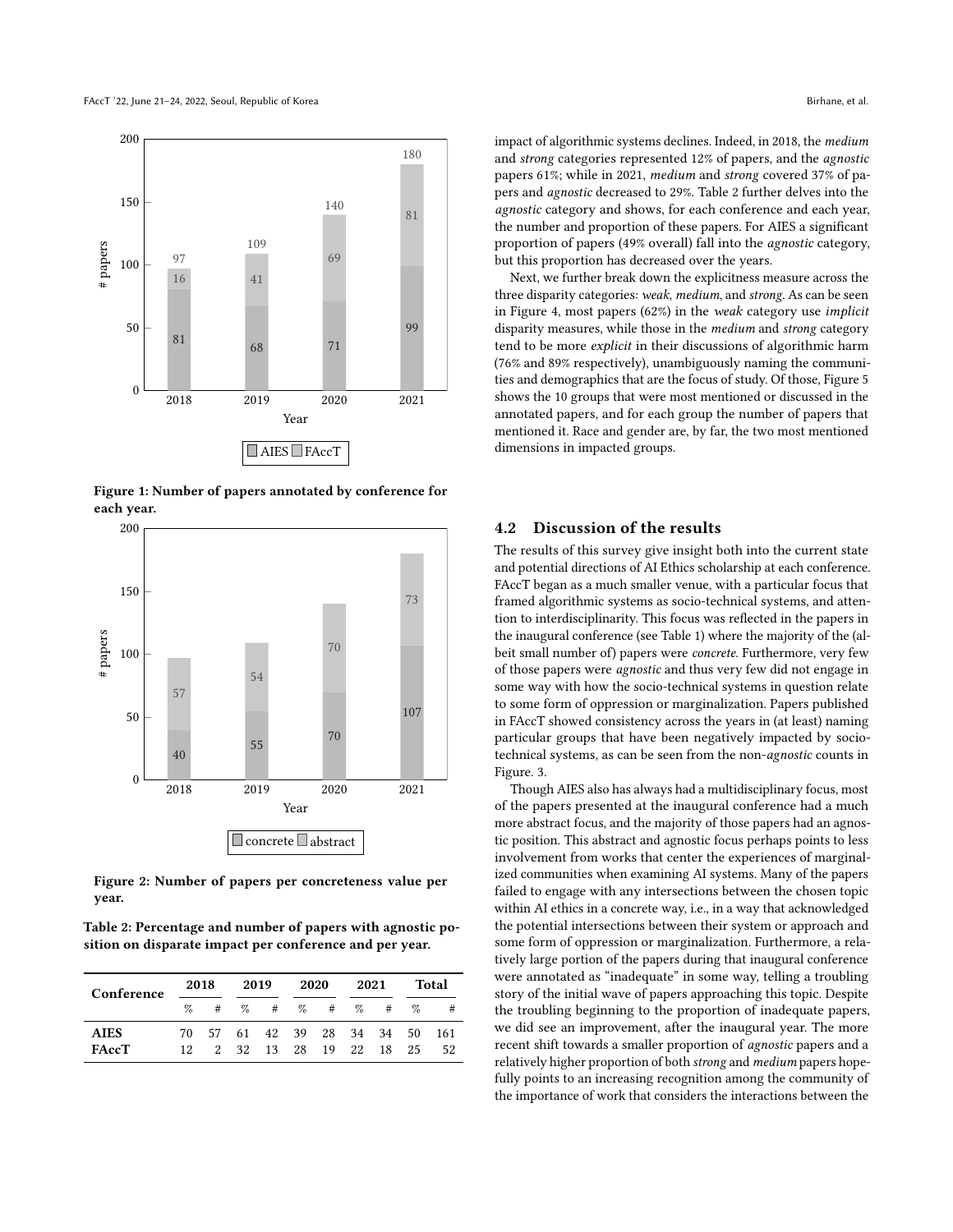<span id="page-6-0"></span>

Figure 3: Number of papers for each disparity measure value per year for AIES (left), and FAccT (right).

socio-technical system in question, impacts on marginalized communities, and systems of oppression that result in this marginalized status.

Overall, the conferences appear to have more similar proceedings in terms of concreteness (Table [1\)](#page-4-2) and non-agnostic (Table [2\)](#page-5-2) positions in the most recent year (2021), than when they began. Nonetheless, most papers consistently were either agnostic or weak (Figure. [3\)](#page-6-0) which indicates that much of the work is lacking in historical and ongoing contextualization of socio-technical systems. We also see that papers with strong disparity measure tend to explicitly reference impacted groups the most (89%). This tendency decreased with medium papers (76%), while only a minority of weak papers were explicit (37%) in their naming of particular groups harmed or disparately impacted during their discussions (Figure. [4\)](#page-7-1). This is a telling even if somewhat expected result  $-$  it is difficult for papers to not explicitly name impacted groups when the core focus centers around exposing or tackling disparate impacts. With weak papers, it is easier, and perhaps more likely, to see examples of work approaching disparate impact that does not explicitly name who is impacted and how they are impacted. With the majority of papers we surveyed being agnostic or weak, and thus either implicitly

mentioning harms or not addressing them at all, we see an overall inadequacy of AI Ethics scholarship in that it lacks engagement with perspectives and histories that are not a part of the standard, or the Human [\[85\]](#page-10-13).

The number of papers that we annotated as inadequate is relatively low compared to the total number of papers appearing at both venues, however their presence itself warrants further discussion. Most of those papers appeared in 2018 and 2020 (with AIES having the only papers rated in such a way during 2018 and FAccT having the majority of papers falling in that category in 2020). This small subset of papers was varied in the ways in which the papers were inadequate—-some failed to consider potentially problematic uses of their systems given the context in which they discussed them, while others seemed to positively engage with perspectives that could be viewed as anti-equity. One example of the former is presented in Rodolfa et al. [\[66\]](#page-10-27). The authors present a system they developed in collaboration with the Los Angeles City's attorney office that uses predictive modeling to prepare social services resources for those likely to be re-arrested (with a focus on those with prior interactions and arrests with the police). Understandably, the authors want to find a better use of these predictive algorithms than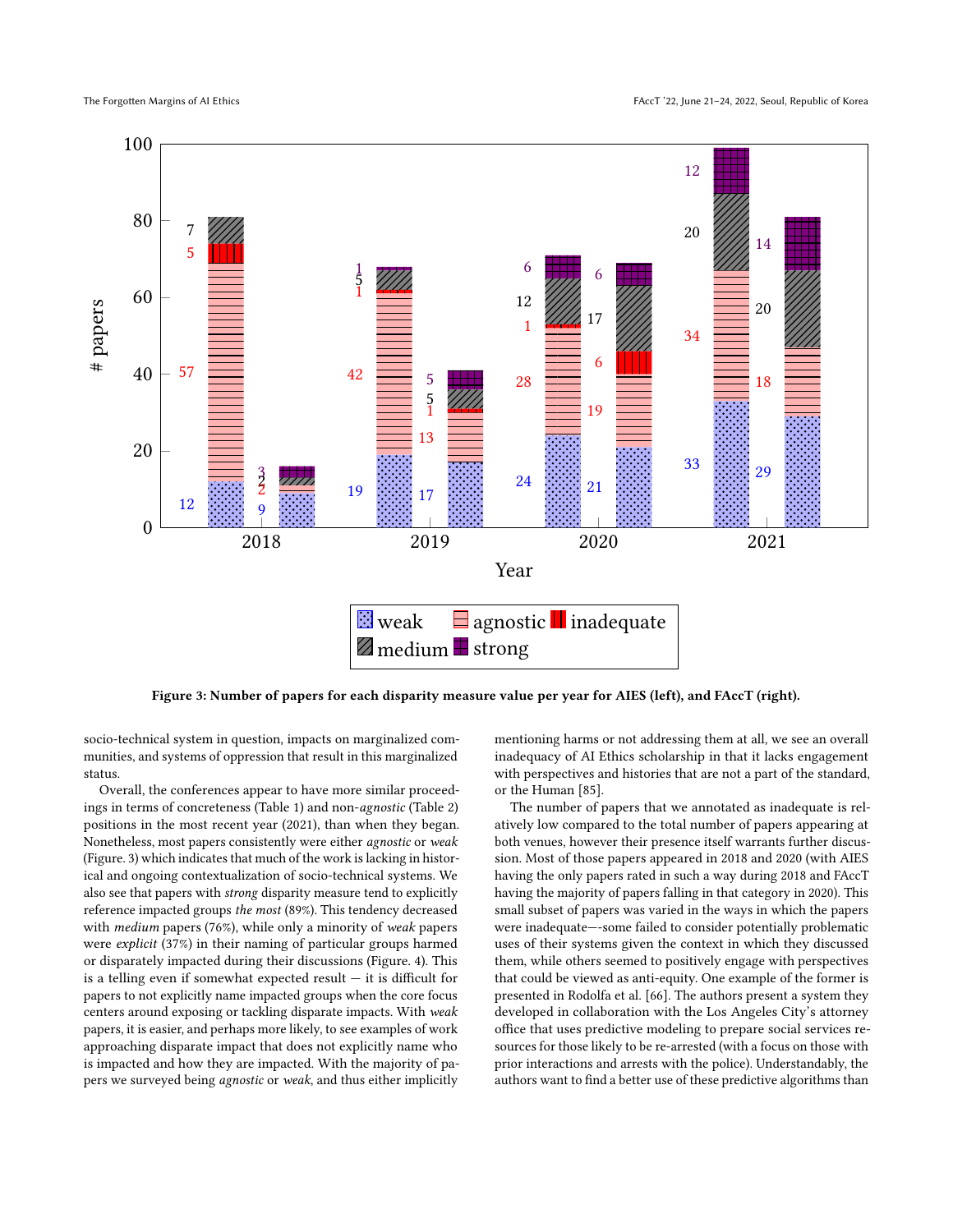<span id="page-7-1"></span>

Figure 4: Number of paper per explicitness per disparity measure value.



Figure 5: 10 most mentioned impacted groups.

re-arrest and the authors include a healthy discussion on equity in the predictive models. However, the considerations of how these predictive algorithms fit into the institution-person interaction, especially from the perspective of the person who has been rearrested (or may be in the future) are extremely limited. At its core, this inadequacy stems from a shallow consideration of "bias" that does not more readily approach the racial (and interlocking class and gender) systems that undergird an individual's interactions

with these criminal justice institutions. Without such considerations, the predictive modeling into existing racist, capitalist, and unjust institutions such as the US criminal justice system [\[3,](#page-9-35) [57\]](#page-10-28), risks becoming anti-Black.

Another paper that fell under the inadequate category discussed affirmative action. The paper by Kannan et al. [\[42\]](#page-9-36) uses computational modeling to explore aspects of downstream effects of affirmative action policies in undergraduate college admissions. In the limitations section of the paper the authors note that their approach does not account for "past inequity" and "...does not attempt to address or correct the historical forces...". While the goal of finding a new way to understand effects of these policies is understandable, failing to consider these critical factors amounts to 'historyless' exploration, giving the illusion that current policies and realities can be severed from their unjust historical pasts. Such work is likely be used as way to bolster current systems of racism [\[10\]](#page-9-37), and is antithetical to movements that have led to more progressive policy such as affirmative action (e.g., see [\[44\]](#page-9-38)). The very assumption that past inequity is irrelevant to current affirmative action policies risks such papers becoming anti-equity.

## <span id="page-7-0"></span>5 QUALITATIVE ANALYSIS: PROPUBLICA'S COMPAS AS A CASE STUDY

The ProPublica COMPAS study [\[6\]](#page-9-0) was one of the most recurring citations in the papers we studied (e.g., [\[13,](#page-9-1) [14,](#page-9-39) [27,](#page-9-40) [31,](#page-9-41) [33,](#page-9-42) [41,](#page-9-43) [43,](#page-9-44) [45,](#page-9-45) [50,](#page-9-46) [53,](#page-10-29) [55,](#page-10-30) [72,](#page-10-31) [74,](#page-10-32) [78\]](#page-10-33)). We found that many of the papers failed to engage beyond a shallow mention of the paper or the associated dataset. Instead, these papers frequently focused on ways to improve fairness in assessing likelihood to re-offend or, more generally, ways to increase fairness within current incarceration processes, with authors finding ways within their specific approaches to train a system that produced fairer results.

Most of these papers failed to address what it means to re-offend within a society (particularly in the context of the US criminal justice system) that deems some people more likely to offend than others (e.g., due to their race, sex, gender, class status, and intersections thereof or, relatedly, due to their "governability" [\[64\]](#page-10-34)). Many of these papers also did not address questions such as how the dataset is sourced and curated, what was used as input data to build the algorithm, how historical and current stereotypes are encoded [\[7,](#page-9-26) [9\]](#page-9-47), and whether improving recidivism algorithms results in a net harm to marginalized groups.

As an example of approaches that can be critiqued, Taskesen et al. [\[74\]](#page-10-32) describe a framework for assessing probabilistic fairness for classifiers. The authors note that we have recently seen "data and algorithms" become "an integrative part of the human society" and use the COMPAS dataset to provide an exemplar of their proposed statistical test of fairness in use. While, commendably, the paper does focus on fairness and tests it on the real-world dataset, it critically lacks in its contextualization of the very systems that help define the problem space and environment in which the classifiers (that they hope to assess for fairness) operate. This lack of context obscures a very important question of how probabilistic fairness interacts with the historical and ongoing dehumanizing processes; those processes that help define who is functionally deemed a part of "human society". The lack of a historical context also results in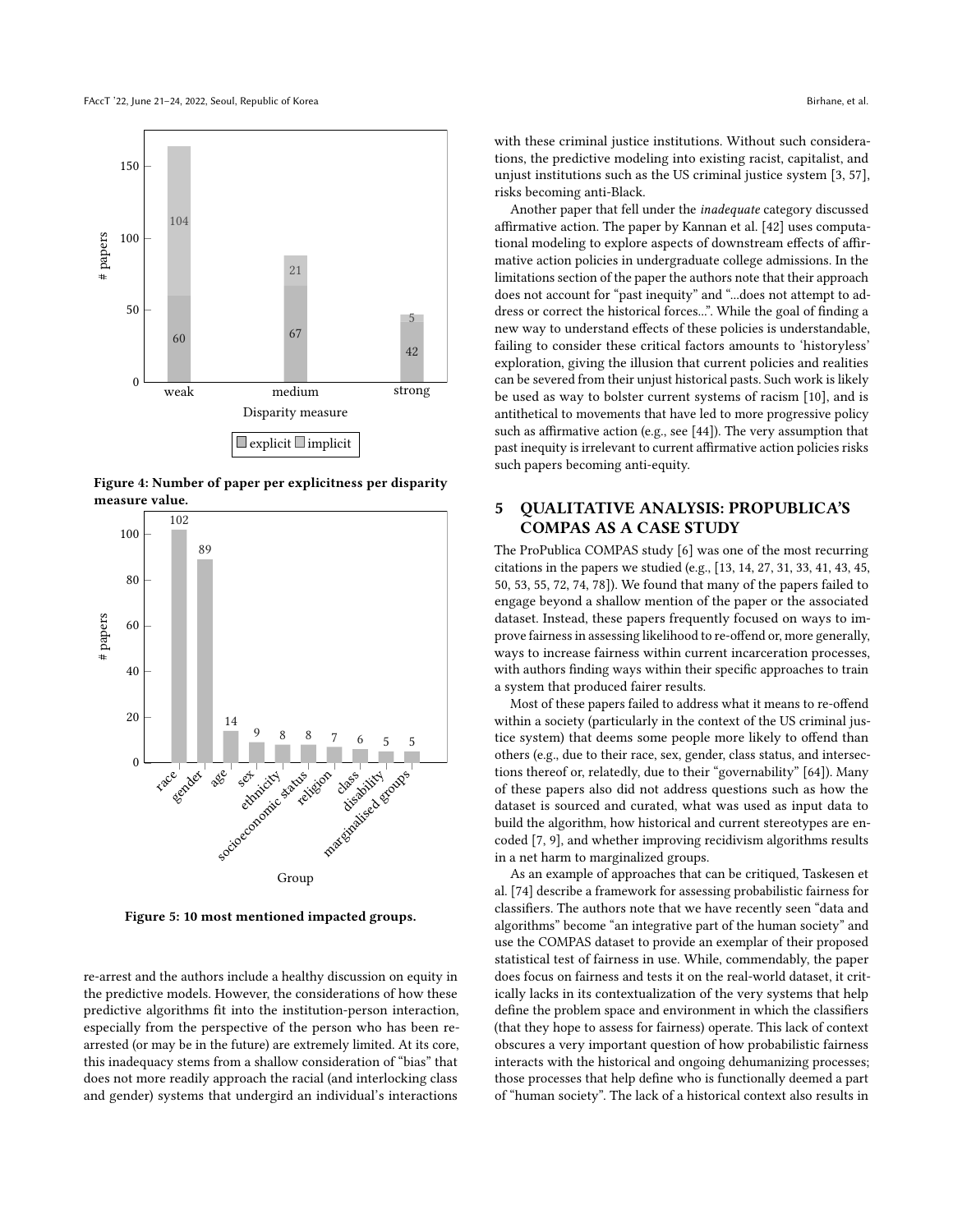incorrectly labeling the use of datasets and algorithms as a new practice. Although, our use of digital systems to represent, extend, and modify data and algorithms has certainly changed, what we do with digital systems now is a continuation of decades old computing systems. Though the paper does conclude with a note on problematic potential of auditing tools falling in the hands of "vicious" inspectors, such an individual focus fails to consider that such audits occur within a context of systems that impose hierarchies determined by hegemonic knowledge. That is, the use of the word "vicious" obscures the mundaneness of the violence enacted by these systems and thus the normalcy of an auditor's behavior when they use such a tool in a way that results in, for example, racial violence.

It is unlikely to be impactful to consider the COMPAS dataset as being fairer in the ratings of likelihood of re-offense if we fail to explicitly take into account why Black communities are more likely to be regarded as criminal, which may be due to their physical or social proximity to other previous "offenders", or the spaces that have historically excluded them, for example, racially and class segregated neighborhoods [3](#page-8-1) . These perspectives fail to adequately address how the institutional contexts in which those systems are applied (i.e., as socio-technical systems) bring with them a socio-cultural milieu that defines not only how those systems are implemented and integrated, but also how those institutions themselves adapt to any given deployment or integration of technology. For example, they often fail to critically address the anti-blackness that undergirds the socio-technical system they hope to improve (e.g., see [\[19\]](#page-9-31) for a discussion of the need to move beyond notions of representation and bias in the development of AI systems). More importantly, the fixation on improving such algorithms, by tweaking them to make them fairer or more accurate, contributes to maintaining punitory systems, rendering reformative questions such as "what mechanisms would be put in place to help the convicted integrate back into society after release?" out of the purview of AI ethics. These nuances, perspectives, and important backgrounds are lost as we approach ethics, fairness, and related concepts as solely abstract mathematical formulations or philosophical musings. An approach cannot adequately address these concerns unless it engages with the socio-cultural institutions that ultimately enact it.

Having said that, acknowledgement of systems of oppression in the context of COMPAS is not entirely absent. Fogliato et al [\[27\]](#page-9-40) and Krafft et al. [\[45\]](#page-9-45), for example, provide examples of more directly engaging with issues related to systems of oppression and ideas of power, even if they do so with different aims. Fogliato et al [\[27\]](#page-9-40) present their investigation of biases (particularly racial) in arrest data that might be used by risk assessment instruments (such as COMPAS). Though the paper falls short in some areas of addressing anti-blackness as a concept directly [4](#page-8-2) , they did discuss their work in the context of related concepts, such as victim devaluing and police response to criminal acts in racially segregated (predominantly Black) areas. Krafft et al. [\[45\]](#page-9-45) describe the development and use of an AI auditing toolkit that can be used as a development and

deployment decision tool. Deviating from typical practice, during the design of this toolkit, the authors explicitly engaged with a wider audience, including community organizers and those with the lived experience of marginalization; this community orientation helps to center the issues faced by those communities. Though both of these papers have a different stated aim than many of the other papers we reviewed that discuss and use COMPAS and the Propublica study, we argue that work in this space should center the participation, perspective, and input of the communities affected by the systems they wish to make more "fair". Such work should also be contextualized in historical and ongoing oppressive systems and institutions that result in disproportionate harm on those marginalized and dehumanized communities.

# <span id="page-8-0"></span>6 CONCLUSION — MISSING THE FOREST FOR THE TREES

Even though AI Ethics is a fast growing and broadly construed field of enquiry, its pace is no match for the rate at which algorithmic systems are being developed and integrated into every possible corner of society. Thus, the field holds a crucial place in ensuring that algorithmic systems are just and equitable; in bringing to light algorithmic failures, whom they fail; as well as in holding responsible bodies accountable. If AI Ethics is to protect the welfare and well-being of the most negatively impacted stakeholders, it needs to be guided by the lived experiences and perspective of such stakeholders. The field also needs to treat AI Ethics as non-divorcible from day-to-day life and something that can't emerge in a historical, social, cultural, and contextual vacuum.

A review of the field via analysis of the two most prominent conferences shows that there is a great tendency for abstract discussion of such topics devoid of structural and social factors and specific and potential harms. While there is a welcome reduction in percentage of papers that are agnostic to specific forms of oppression or marginalization, we also found that those papers that are agnostic to or only weakly address those contexts remain the majority of the papers in each conference. As discussed in section [5,](#page-7-0) we also found that many papers (in this case those citing the ProPublica COMPAS study) failed to directly center structural (social) systems, as well as institutions that are used to enact those systems. The lack of a critical perspective on these institutions resulted in what we saw as an inadequate treatment of issues relating to ethics. Furthermore, some papers judged as inadequate (as discussed in section [4.2\)](#page-5-0) bordered on forms of anti-equity given the topics approached, the institutions involved, and the absence of a critical perspective on those institutions.

Given that the most marginalized in society are the most impacted when algorithmic systems fail, we contend that all AI ethics work, from research, to policy, to governance should pay attention to structural factors and actual existing harms. In this paper, we have argued that given oppressive social structures, power asymmetries, and the uneven harm and benefit distributions work in AI Ethics should pay more attention to these broad social, historical, and structural factors in order to bring about actual change that benefits the least powerful in society.

<span id="page-8-1"></span> $3$ See [\[32\]](#page-9-48) for a related discussion on the problem of *innocence*, as well as [\[81\]](#page-10-35) for a discussion of relations between Blackness and Law.

<span id="page-8-2"></span><sup>&</sup>lt;sup>4</sup>For example, in their analysis of the city of Memphis, the authors could have noted and traced historical anti-blackness [\[83\]](#page-10-36) and how surveillance [\[37\]](#page-9-49) and violence enacted by policing systems relate.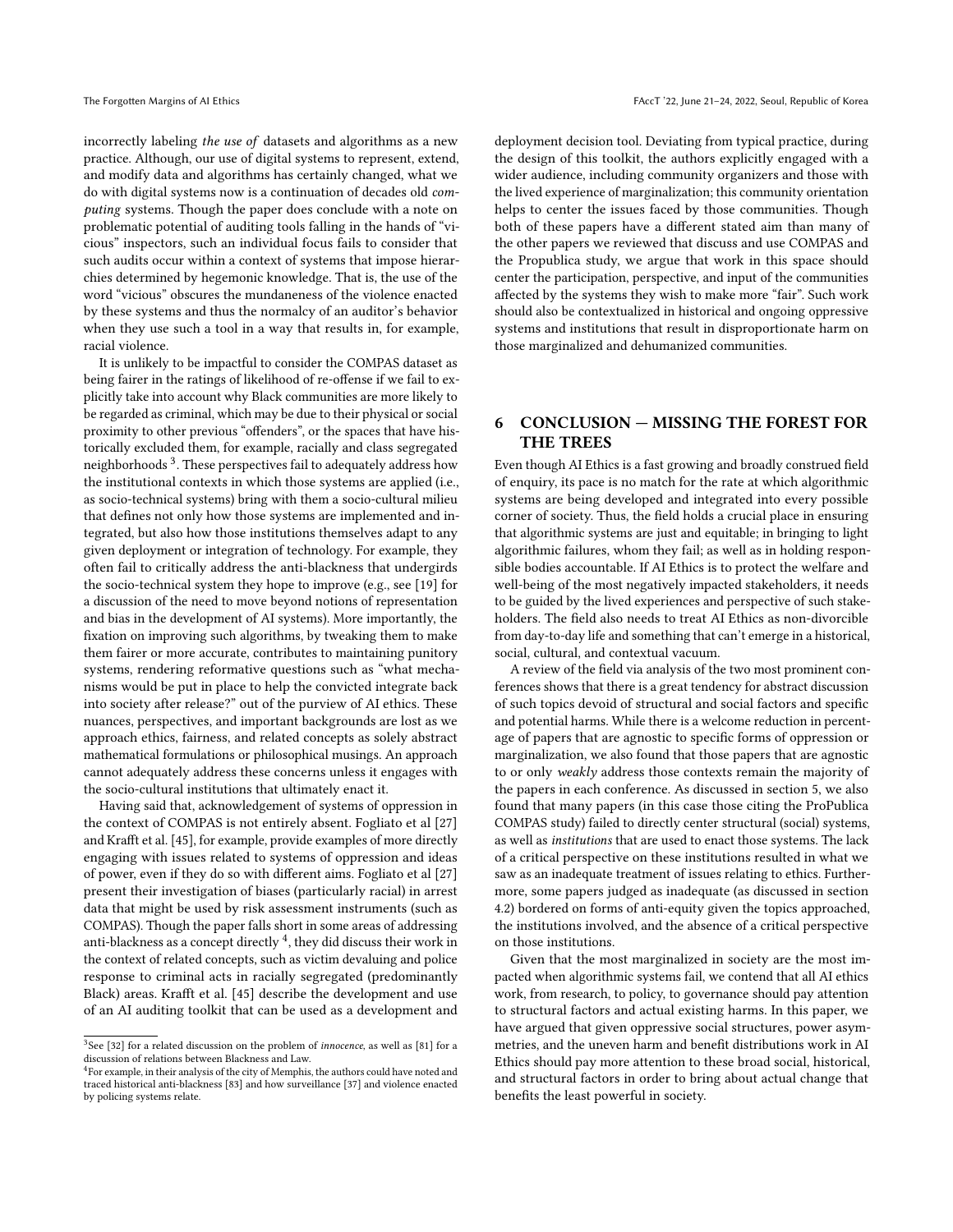#### ACKNOWLEDGMENTS

This work was supported, in part, by Science Foundation Ireland grant 13/RC/2094\_P2, and co-funded under the European Regional Development Fund through the Southern & Eastern Regional Operational Programme to Lero - the Science Foundation Ireland Research Centre for Software (www.lero.ie). This work was also partially supported by the National Science Foundation under grant No. 2218226.

### **REFERENCES**

- <span id="page-9-12"></span>[1] Philip E Agre. 1994. Surveillance and capture: Two models of privacy. The Information Society 10, 2 (1994), 101–127.
- <span id="page-9-19"></span>[2] Sara Ahmed. 2007. A phenomenology of whiteness. Feminist theory 8, 2 (2007), 149–168.
- <span id="page-9-35"></span>[3] M. Alexander. 2010. The new Jim Crow: Mass incarceration in the age of colorblindness. New Press, New York, NY, USA. [https://search.library.wisc.edu/catalog/](https://search.library.wisc.edu/catalog/9910095136402121) [9910095136402121](https://search.library.wisc.edu/catalog/9910095136402121) Includes bibliographical references (pages 249-279) and index.
- <span id="page-9-10"></span>[4] Muhammad Ali, Piotr Sapiezynski, Miranda Bogen, Aleksandra Korolova, Alan Mislove, and Aaron Rieke. 2019. Discrimination through optimization: How Facebook's Ad delivery can lead to biased outcomes. Proceedings of the ACM on Human-Computer Interaction 3, CSCW (2019), 1–30.
- <span id="page-9-22"></span>[5] Roger T. Ames and David L. Hall. 2003. Dao De Jing—Making This Life Significant—A Philosophical Translation. Ballantine Books.
- <span id="page-9-0"></span>[6] Julia Angwin, Jeff Larson, Surya Mattu, and Lauren Kirchner. 2016. Machine bias. ProPublica, May 23 (2016), 2016.
- <span id="page-9-26"></span>[7] Ruha Benjamin. 2019. Race after technology: Abolitionist tools for the new jim code. John Wiley & Sons.
- <span id="page-9-28"></span>[8] Abeba Birhane. 2021. Algorithmic injustice: a relational ethics approach. Patterns 2, 2 (2021), 100205.
- <span id="page-9-47"></span>[9] Abeba Birhane and Vinay Uday Prabhu. 2021. Large image datasets: A pyrrhic win for computer vision?. In 2021 IEEE Winter Conference on Applications of Computer Vision (WACV). IEEE, 1536–1546.
- <span id="page-9-37"></span>[10] E. Bonilla-Silva. 2015. The Structure of Racism in Color-Blind, "Post-Racial" America. American Behavioral Scientist 59, 11 (2015), 1358–1376. [https://doi.org/](https://doi.org/10.1177/0002764215586826) [10.1177/0002764215586826](https://doi.org/10.1177/0002764215586826)
- <span id="page-9-25"></span>[11] Simone Browne. 2015. Dark matters: On the surveillance of blackness. Duke University Press.
- <span id="page-9-8"></span>[12] Matthew Browning and Bruce Arrigo. 2020. Stop and Risk: Policing, Data, and the Digital Age of Discrimination. American Journal of Criminal Justice (2020), 1–19.
- <span id="page-9-1"></span>[13] J. Buolamwini and T. Gebru. 2018. Gender Shades: Intersectional Accuracy Disparities in Commercial Gender Classification. In Proceedings of the 2018 Conference on Fairness, Accountability and Transparency, Vol. 81. PMLR, New York, NY, USA, 77–91.<http://proceedings.mlr.press>
- <span id="page-9-39"></span>[14] Alexandra Chouldechova, Diana Benavides-Prado, Oleksandr Fialko, and Rhema Vaithianathan. 2018. A case study of algorithm-assisted decision making in child maltreatment hotline screening decisions. In Proceedings of the 2018 Conference on Fairness, Accountability and Transparency, Vol. 81. PMLR, New York, NY, USA, 134–148.<http://proceedings.mlr.press>
- <span id="page-9-33"></span>[15] Jacob Cohen. 1960. A coefficient of agreement for nominal scales. Educational and psychological measurement 20, 1 (1960), 37–46.
- <span id="page-9-20"></span>[16] Patricia Hill Collins. 2002. Black feminist thought: Knowledge, consciousness, and the politics of empowerment. routledge.
- <span id="page-9-2"></span>[17] Sasha Costanza-Chock. 2020. Design justice: Community-led practices to build the worlds we need.
- <span id="page-9-24"></span>[18] Kate Crawford. 2021. The Atlas of AI: Power, Politics, and the Planetary Costs of Artificial Intelligence. Yale University Press.
- <span id="page-9-31"></span>[19] C. L. Dancy and P. K. Saucier. 2022. AI and Blackness: Towards moving beyond bias and representation. IEEE Transactions on Technology and Society 3, 1 (2022), 31–40.<https://doi.org/10.1109/TTS.2021.3125998>
- <span id="page-9-17"></span>[20] Lorraine Daston. 2018. Calculation and the division of labor, 1750-1950. Bulletin of the German Historical Institute 62 (2018), 9–30.
- <span id="page-9-15"></span>[21] Hanne De Jaegher. 2019. Loving and knowing: Reflections for an engaged epistemology. Phenomenology and the Cognitive Sciences (2019), 1–24.
- <span id="page-9-13"></span><span id="page-9-3"></span>[22] Catherine D'ignazio and Lauren F Klein. 2020. Data feminism. MIT press. [23] Hubert Dreyfus. 1972. What computers can't do: The limits of artificial intelli-
- <span id="page-9-34"></span>gence. (1972). [24] Severin Engelmann, Mo Chen, Felix Fischer, Ching-yu Kao, and Jens Grossklags. 2019. Clear Sanctions, Vague Rewards: How China's Social Credit System Currently Defines" Good" and" Bad" Behavior. In Proceedings of the conference on fairness, accountability, and transparency. 69–78.
- <span id="page-9-4"></span>[25] Virginia Eubanks. 2018. Automating inequality: How high-tech tools profile, police, and punish the poor. St. Martin's Press.
- <span id="page-9-6"></span>[26] Casey Fiesler, Natalie Garrett, and Nathan Beard. 2020. What do We teach when We teach tech ethics? A syllabi analysis. In Proceedings of the 51st ACM Technical Symposium on Computer Science Education. 289–295.
- <span id="page-9-40"></span>[27] R. Fogliato, A. Xiang, Z. Lipton, D. Nagin, and A. Chouldechova. 2021. On the Validity of Arrest as a Proxy for Offense: Race and the Likelihood of Arrest for Violent Crimes. In 2021 AAAI/ACM Conference on AI, Ethics, and Society. Association for Computing Machinery, 100–111. [https://doi.org/10.1145/3461702.](https://doi.org/10.1145/3461702.3462538) [3462538](https://doi.org/10.1145/3461702.3462538)
- <span id="page-9-27"></span>[28] Sorelle A Friedler, Carlos Scheidegger, and Suresh Venkatasubramanian. 2016. On the (im) possibility of fairness. arXiv preprint arXiv:1609.07236 (2016).
- <span id="page-9-5"></span>[29] Oscar H Gandy Jr. 2021. The panoptic sort: A political economy of personal information. Oxford University Press.
- <span id="page-9-14"></span>[30] Michael Gardiner. 1996. Alterity and ethics: A dialogical perspective. Theory, Culture & Society 13, 2 (1996), 121–143.
- <span id="page-9-41"></span>[31] Thomas Krendl Gilbert and Yonatan Mintz. 2019. Epistemic Therapy for Bias in Automated Decision-Making. In Proceedings of the 2019 AAAI/ACM Conference on AI, Ethics, and Society (Honolulu, HI, USA) (AIES '19). Association for Computing Machinery, New York, NY, USA, 61–67.<https://doi.org/10.1145/3306618.3314294>
- <span id="page-9-48"></span>[32] R. W. Gilmore. 2017. Abolition geography and the problem of innocence. In Futures of Black Radicalism, G. T. Johnson and A. Lubin (Eds.). Verso, Brooklyn, NY, 225–240.
- <span id="page-9-42"></span>[33] Naman Goel, Mohammad Yaghini, and Boi Faltings. 2018. Non-Discriminatory Machine Learning through Convex Fairness Criteria. In Proceedings of the 2018 AAAI/ACM Conference on AI, Ethics, and Society (New Orleans, LA, USA) (AIES '18). Association for Computing Machinery, New York, NY, USA, 116. [https:](https://doi.org/10.1145/3278721.3278722) [//doi.org/10.1145/3278721.3278722](https://doi.org/10.1145/3278721.3278722)
- <span id="page-9-29"></span>[34] Hila Gonen and Yoav Goldberg. 2019. Lipstick on a Pig: Debiasing Methods Cover up Systematic Gender Biases in Word Embeddings But do not Remove Them. In Proceedings of the 2019 Conference of the North American Chapter of the Association for Computational Linguistics: Human Language Technologies, Volume 1 (Long and Short Papers). 609–614.
- <span id="page-9-32"></span>[35] L. M. Hampton. [n.d.]. Black Feminist Musings on Algorithmic Oppression. In 2021 ACM Conference on Fairness, Accountability, and Transparency. Association for Computing Machinery, 1.<https://doi.org/10.1145/3442188.3445929> [36] bell hooks. 1984. Feminist Theory: From Margin to Center. Routledge.
- <span id="page-9-21"></span>
- <span id="page-9-49"></span>[37] B. Jefferson. 2020. Digitize and Punish: Racial criminalization in the digital age. University of Minnesota Press, Minneapolis, MN, USA, 171.
- <span id="page-9-7"></span>[38] Anna Jobin, Marcello Ienca, and Effy Vayena. 2019. The global landscape of AI ethics guidelines. Nature Machine Intelligence 1, 9 (2019), 389–399.
- <span id="page-9-18"></span>[39] Alicia Juarrero. 2000. Dynamics in action: Intentional behavior as a complex system. Emergence 2, 2 (2000), 24–57.
- <span id="page-9-30"></span>[40] Pratyusha Kalluri. 2020. Don't ask if artificial intelligence is good or fair, ask how it shifts power. Nature 583, 7815 (2020), 169–169.
- <span id="page-9-43"></span>[41] Shivaram Kalyanakrishnan, Rahul Alex Panicker, Sarayu Natarajan, and Shreya Rao. 2018. Opportunities and Challenges for Artificial Intelligence in India. In Proceedings of the 2018 AAAI/ACM Conference on AI, Ethics, and Society (New Orleans, LA, USA) (AIES '18). Association for Computing Machinery, New York, NY, USA, 164–170.<https://doi.org/10.1145/3278721.3278738>
- <span id="page-9-36"></span>[42] Sampath Kannan, Aaron Roth, and Juba Ziani. 2019. Downstream Effects of Affirmative Action. In Proceedings of the Conference on Fairness, Accountability, and Transparency (Atlanta, GA, USA) (FAT\* '19). Association for Computing Machinery, New York, NY, USA, 240–248.<https://doi.org/10.1145/3287560.3287578>
- <span id="page-9-44"></span>[43] Michael P. Kim, Amirata Ghorbani, and James Zou. 2019. Multiaccuracy: Black-Box Post-Processing for Fairness in Classification. In Proceedings of the 2019 AAAI/ACM Conference on AI, Ethics, and Society (Honolulu, HI, USA) (AIES '19). Association for Computing Machinery, New York, NY, USA, 247–254. [https:](https://doi.org/10.1145/3306618.3314287) [//doi.org/10.1145/3306618.3314287](https://doi.org/10.1145/3306618.3314287)
- <span id="page-9-38"></span>[44] M. L. King Jr. 1968. Where do we go from her: Chaos or community? Beacon Press, Boston, MA, USA.
- <span id="page-9-45"></span>[45] P. M. Krafft, Meg Young, Michael Katell, Jennifer E. Lee, Shankar Narayan, Micah Epstein, Dharma Dailey, Bernease Herman, Aaron Tam, Vivian Guetler, Corinne Bintz, Daniella Raz, Pa Ousman Jobe, Franziska Putz, Brian Robick, and Bissan Barghouti. 2021. An Action-Oriented AI Policy Toolkit for Technology Audits by Community Advocates and Activists. In Proceedings of the 2021 ACM Conference on Fairness, Accountability, and Transparency. Association for Computing Machinery, 772–781.<https://doi.org/10.1145/3442188.3445938>
- <span id="page-9-11"></span>[46] Peter Kuhn and Kailing Shen. 2013. Gender discrimination in job ads: Evidence from china. The Quarterly Journal of Economics 128, 1 (2013), 287–336.
- <span id="page-9-23"></span>[47] Chenyang Li. 1994. The Confucian Concept of Jen and the Feminist Ethic of Care: A Comparative Study. Hypatia: A Journal of Feminist Philosophy 9, 1 (1994), 70–89.
- <span id="page-9-9"></span>[48] Kristian Lum and William Isaac. 2016. To predict and serve? Significance 13, 5 (2016), 14–19.
- <span id="page-9-16"></span>[49] Ivana Marková. 2016. The dialogical mind: Common sense and ethics. Cambridge University Press.
- <span id="page-9-46"></span>[50] Jeanna Matthews, Marzieh Babaeianjelodar, Stephen Lorenz, Abigail Matthews, Mariama Njie, Nathaniel Adams, Dan Krane, Jessica Goldthwaite, and Clinton Hughes. 2019. The Right To Confront Your Accusers: Opening the Black Box of